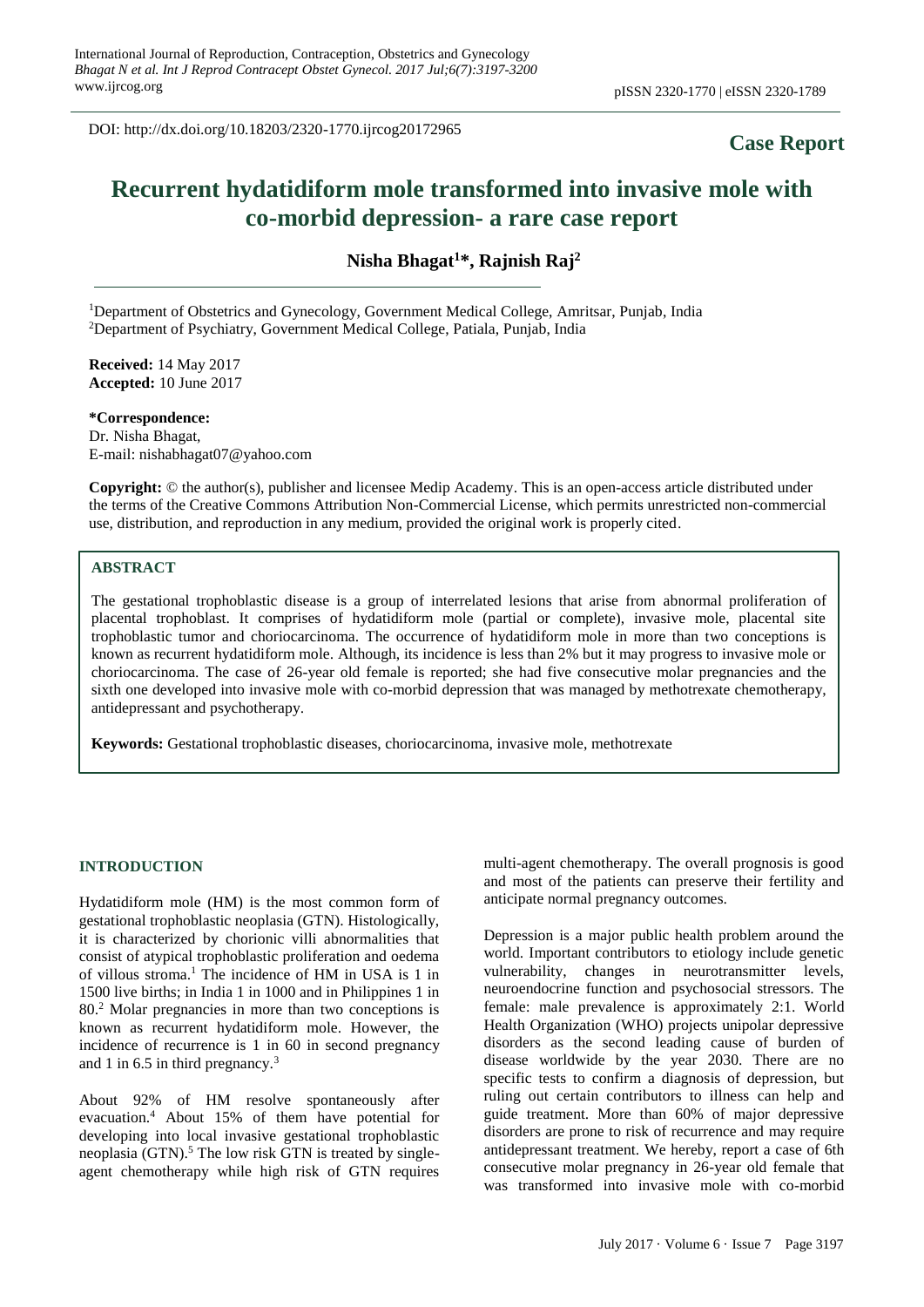depression and treated successfully by methotrexate regimen, antidepressant and psychotherapy.

#### **CASE REPORT**

A 26-year old, married female, of upper middle income socio-economic status reported to the out-patient department (OPD) of Obstetrics and Gynecology in March 2016 as G6P0A5 with chief complaints of ammenorrhea of 3 months; sadness of mood, lethargy, loss of appetite and weight, decreased interest in sexuality and insomnia for the last one month. She was referred from private practitioner with Ultrasonogram (USG) showing molar pregnancy with history of recurrent molar conceptions.

She had her first molar pregnancy 5 years back in April 2011 for which suction evacuation was done. During the follow-up, serial β-human chorionic gonadotropin (βhCG) and urinary pregnancy test (UPT) was done until there were 3 consecutive negative reports of pregnancy for 6 months. However, it was followed by five complete molar conceptions at an interval of 8-12 months and reported for 6th time with partial mole.

On general physical examination (GPE) patient was calm, conscious well oriented to time, place and person. Abdominal examination showed uterus enlargement of 14 weeks. Per vaginal examination revealed 14 weeks of soft uterus and non-tender fixed mass of 4 cmx3 cm felt through left fornix and right fornix was clear. Her blood group was B-positive. Routine investigations like haemogram, liver function test (LFT), renal function test (RFT), prothrombin index (PTI), platelet count, thyroid function test (TSH) and X-ray chest were normal. USG for pelvic organs revealed multiple-cystic lesions in the uterus with fetal tissue without cardiac activity suggestive of hydatidiform mole with a cyst of 2.5 cm in left ovary along with ectopic left pelvic kidney (Figure 1).



## **Figure 1: Multiple cyctic spaces in uterus with some fetal part suggestive of hydatidiform mole.**

Pre-evacuation β-hCG was 17609 mIU/ml. Suction evacuation was done under short general anesthesia (GA) and products were sent for histopathological examination that confirmed the diagnosis of partial HM. Postoperatively, one unit of blood was transfused; β-hCG level after 48 hours dropped to 9124 mIU/ml.

Patient was discharged in satisfactory condition with instructions for regular follow-up for β-hCG levels and contraception till six months. Her β-hCG levels became normal after 4 weeks.

Unfortunately, her subsequent follow-up was irregular. She again presented in September 2016 with complaints of irregular vaginal bleeding and pain lower abdomen. USG revealed a hyper-echoic nodular lesion of 68x50x45 mm in the left lateral wall of lower uterine segment with cystic areas along with multiple dilated vascular channels on Doppler. A well circumscribed cystic, multi-locular mass with thick septae, measuring 75x72x63 mm was seen in the left fundal region. Multiple nodular lesions were seen in the rest of uterus, bilateral ovaries were normal (Figure 2).



### **Figure 2: Irregularly lined bulky uterus with hyperechoic masses in myometrium with multiple cystic spaces suggestive of invasive mole.**

β-hCG level was 22,500 mIU/ml. The clinical history of recurrent molar pregnancies, persistently elevated β-hCG levels and USG findings were suggestive of invasive mole of uterus. Thus, chemotherapy was planned and complete metastatic work-up was done.

As per Federation of International gynecologists and Obstetricians (FIGO) staging system for GTN, she was in stage-1 with prognostic score of 6, indicating low risk. Thus, single agent chemotherapy was started with Methotrexate 1mg/kg intramuscularly and Leucovorin (folinic acid) 15 mg per oral on alternatively day for one week. Her β-hCG level was dropped to 619 mIU/ml after the first cycle. Subsequently, another cycle was given at an interval of 1-week. After two weeks, her β-hCG levels were within normal i.e., less than 0.5 mIU/ml. On USG with colour-Doppler, all her lesions in the uterus of invasive mole disappeared, thus indicating complete recovery. However, she reported sadness, insomnia, loss of weight etc., for which a psychiatric consultation was taken. Mental status examination of the patient revealed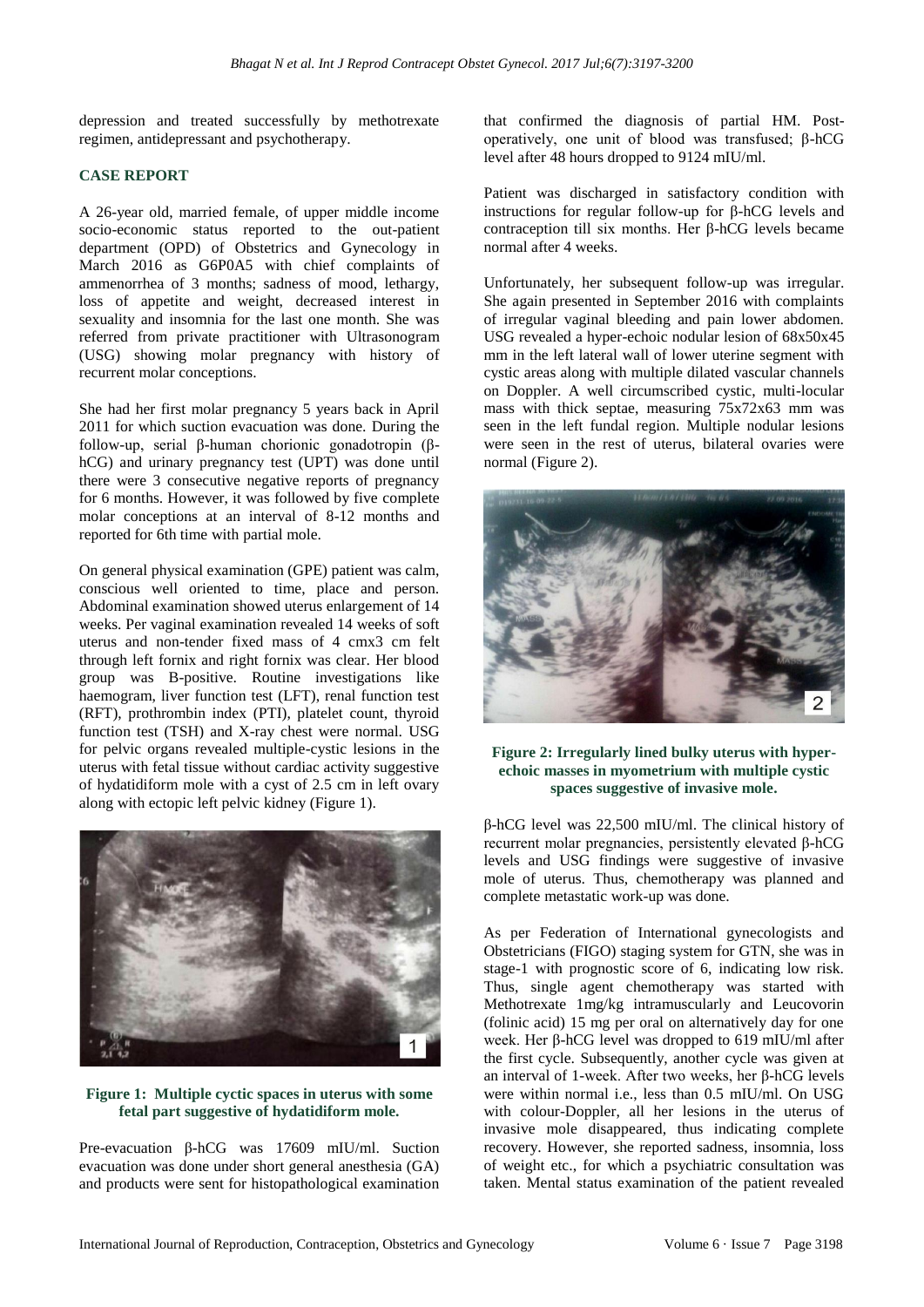that she was low on mood; affect appropriate to the mood content. She was lethargic, decreased sexual activity and had lost weight of more than 5 kg during the last one month. However, her higher mental function test, insight and contact with reality were within normal range. Diagnostic and Statistical Manual of Mental Disorder (DSM-5) revealed a clinical diagnosis of 296.22 (F32.1) i.e., Single Major depressive disorder (MDD) with specifier: moderate.<sup>6</sup> She was assessed for severity on MADRS scale; and its impact on sexual experience during the past one week on Arizona sexual experience (ASEX) scale; and Clinical outcome on Clinical Global Impression- Severity (CGI-S) Scale which revealed the scores of 24, 21 and 4 respectively.<sup>7-9</sup>

These symptoms of depression occurred concurrently with medical illness of sixth molar pregnancy. There was no history of past psychiatric illness. Thus, it could not be attributed to a normative stress reaction of anticipated failure of pregnancy or hormonal derangement or any other substance/drugs etc. Patient was given psychoeducation, crisis-intervention psychotherapy and pharmacotherapy with fluoxetine 20 mg per day, which was gradually titrated to the therapeutic level of 40 mg per day and clonazepam 0.5 mg at night for fifteen days that was later on tapered-off. After 12 weeks of periodic follow-up, her MADRS, ASEX and Clinical Global Impression- Improvement Scale (CGI-I) scores were 6, 5 and 1 respectively, indicating very much improvement.

### **DISCUSSION**

The exact pathogenesis of molar pregnancy is still unclear. Many risk factors have been identified e.g., paternal age affecting quality of spermatozoa, oral contraceptive pills and gravidity.<sup>10-12</sup> In India, the incidence is 1 in 1000 whereas in Europe, incidence ranges from 0.6 to 1.1 per 1000 pregnancies.<sup>13</sup> Women older than 35 years of age have a relative risk of 2.0 and more than 40 years of age have 5 to 10-fold increase in their incidence of HM.<sup>14</sup>

In the medical literature, a rare familial predisposition has been reported among 21 families. Genetic studies suggest mutations in maternal Nucleotide-binding oligomerization domain, Leucine rich repeat and Pyrin (NLRP-7) gene, which is located on chromosome 19q13.3-q13.4.<sup>15</sup> In these cases, HM is diploid but biparental rather than androgenetic in origin. These patients are autosomal recessive and cause them to have recurrent molar pregnancies with little chance of normal pregnancy. However, our patient had no family history of any recurrent HM.

Complete moles have potential for local invasion and dissemination. The clinical presentation of an invasive mole includes vaginal bleeding, a sub-involuted uterus on bimanual examination and high urinary or serum β-hCG level, typically after the evacuation of a molar pregnancy. The interval from an antecedent molar pregnancy is usually less than six months. Definitive treatment of GTN is chemotherapy with or without hysterectomy and depends on combined FIGO anatomic staging system with a revised WHO risk factor scoring system for GTN.<sup>16</sup> A score of less than 7 is a low risk of GTN, which is managed by single-agent chemotherapy e.g., either methotrexate or actinomycin in case of female desirous to preserve her fertility. In our case, the GTN score was 6 and was managed successfully, by methotrexate regimen. In case of treatment with methotrexate, complete remission is achieved in most of the non-metastatic and low risk cases even in the presence of disseminated disease. These cases are amenable to treatment with almost 100% survival.<sup>17</sup>

High risk cases require various combination chemotherapy regimens, which include methotrexate/ leucovorin, actinomycin-D and cyclophosphamide (MAC); etoposide, methotrexate/leucovorin and actinomycin, followed by cyclophosphamide and oncovin (EMA-CO). Continuous monitoring with β-hCG level for 1 year in low risk cases and for 2 years in high risk cases is mandatory.

Psychiatric disorders following cancer have close links with a patient's mental state. There have been suggestions that stressful life events predispose to cancer.<sup>18</sup> Likewise, if a patient has already been depressed prior to the diagnosis of depression, it is likely to recur or become exacerbated.<sup>19</sup> However, evidences for these claim is conflicting and subsequent studies did not replicate the observations.<sup>20</sup>

During study, patient developed depression concurrent with ammenorrhea and she had full recovery after chemotherapy and psychopharmacology. It is, therefore, advisable that an interdepartmental consultation-liaison is important for an early screening, diagnosis and treatment of medical illness and depression which may be disabling and can cause considerable risk of suicidality.

### **CONCLUSION**

Gestational trophoblastic tumors are group of cancers that respond to chemotherapy. Complete remission is possible without any adverse effect on future pregnancy outcomes. However, adjunct psycho-education, marital-therapy and psycho-pharmacotherapy can mitigate these problems and help the couples in preserving and strengthening their familial ties and psychological health.

*Funding: No funding sources Conflict of interest: None declared Ethical approval: Not required*

# **REFERENCES**

1. Helwani MN, Seoud M, Zahed L, Zaatari G, Khalil A, Slim R. A familial case of recurrent hydatidiform